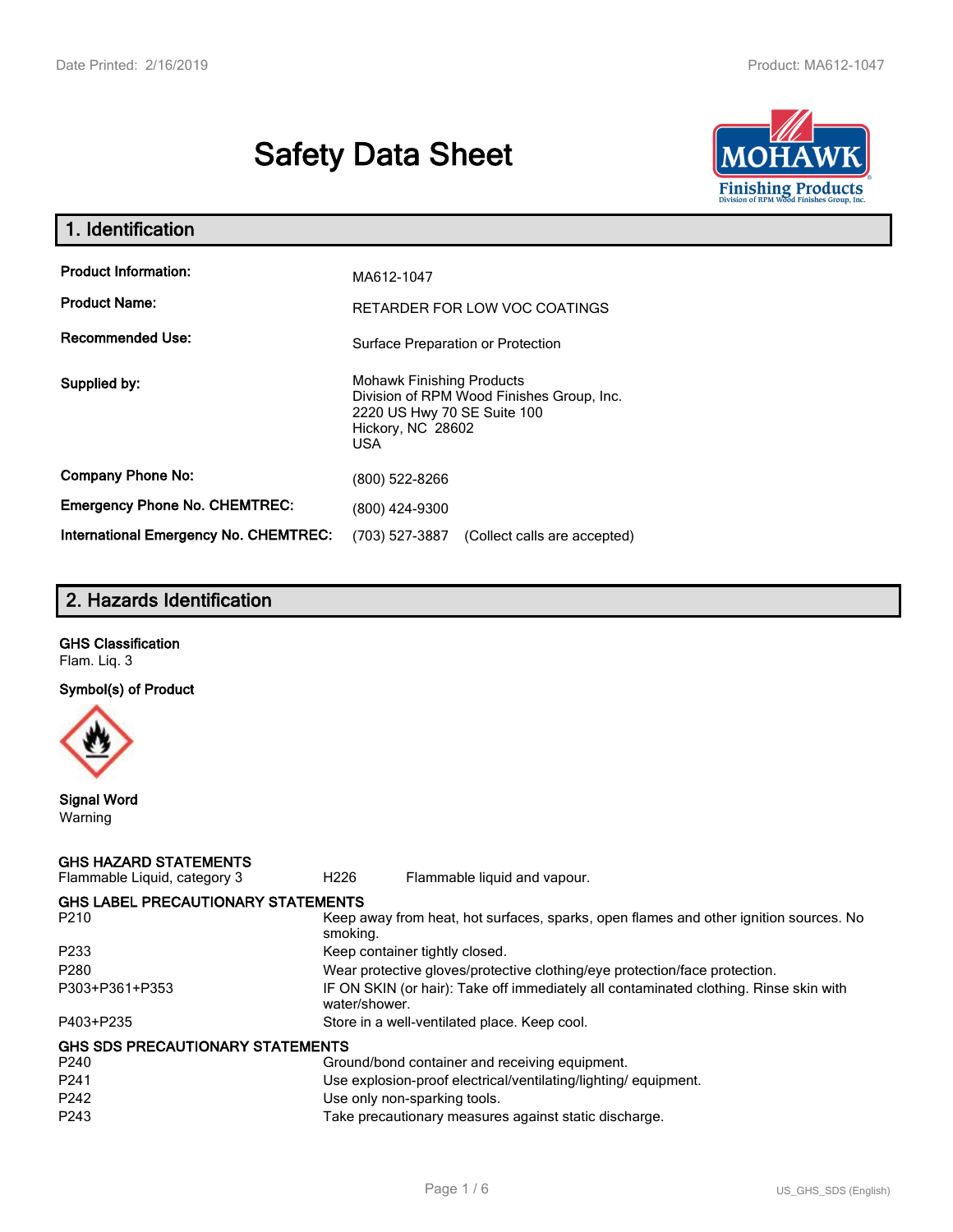# **3. Composition/Information on ingredients**

p-chlorobenzotrifluoride 98-56-6 75-100 No Information No Information

**Chemical Name CAS-No. Wt. % GHS Symbols GHS Statements**

The exact percentage (concentration) of ingredients is being withheld as a trade secret.

The text for GHS Hazard Statements shown above (if any) is given in the "Other information" Section.

### **4. First-aid Measures**



FIRST AID - EYE CONTACT: IF IN EYES: Rinse cautiously with water for several minutes. Remove contact lenses, if present and easy to do. Continue rinsing. If eye irritation persists: Get medical advice/attention.

FIRST AID - SKIN CONTACT: IF ON SKIN (or hair): Take off immediately all contaminated clothing. Rinse skin with water/shower.

FIRST AID - INGESTION: IF SWALLOWED: rinse mouth. Do NOT induce vomiting. IF exposed or if you feel unwell: Call a POISON CENTER or doctor/physician.

FIRST AID - INHALATION: IF INHALED: If breathing is difficult, remove victim to fresh air and keep at rest in a position comfortable for breathing. IF exposed or if you feel unwell: Call a POISON CENTER or doctor/physician.

### **5. Fire-fighting Measures**

**SPECIAL FIREFIGHTING PROCEDURES:** Evacuate all persons from the fire area to a safe location. Move non-burning material, as feasible, to a safe location as soon as possible. Fire fighters should be protected from potential explosion hazards while extinguishing the fire. Wear self-contained breathing apparatus (SCBA) and full fire-fighting protective clothing. Thoroughly decontaminate all protective equipment after use. Containers of this material may build up pressure if exposed to heat (fire). Use water spray to cool fire-exposed containers. Use water spray to disperse vapors if a spill or leak has not ignited. DO NOT extinguish a fire resulting from the flow of flammable liquid until the flow of the liquid is effectively shut off. This precaution will help prevent the accumulation of an explosive vapor-air mixture after the initial fire is extinguished.

**FIREFIGHTING EQUIPMENT:** This is a NFPA/OSHA Class 1B or less flammable liquid. Follow NFPA30, Chapter 16 for fire protection and fire suppression. Use a dry chemical, carbon dioxide, or similar ABC fire extinguisher for incipeint fires. Water may be used to cool and prevent rupture of containers that are exposed to heat from fire.

# **6. Accidental Release Measures**

#### **ENVIRONMENTAL MEASURES:** No Information

**STEPS TO BE TAKEN IN CASE MATERIAL IS RELEASED OR SPILLED:** Follow personal protective equipment recommendations found in Section VIII. Personal protective equipment needs must be evaluated based on information provided on this sheet and the special circumstances created by the spill including; the material spilled, the quantity of the spill, the area in which the spill occurred, and the training and the expertise of employees in the area responding to the spill. Never exceed any occupational exposure limits. Shut off ignition sources; including electrical equipment and flames. Do not allow smoking in the area. Do not allow the spilled product to enter public drainage system or open waterways.

#### **7. Handling and Storage**



**HANDLING:** Avoid inhalation and contact with eyes, skin, and clothing. Wash hands thoroughly after handling and before eating or drinking. In keeping with safe handling practices, avoid ignition sources (smoking, flames, pilot lights, electrical sparks); ground and bond containers when transferring the material to prevent static electricity sparks that could ignite vapor and use spark proof tools and explosion proof equipment. Empty containers may retain product residue or vapor. Do not pressurize, cut, weld, braze, solder, drill, grind, or expose container to heat, flame, sparks, static electricity, or other sources of ignition. Any of these actions can potentially cause an explosion that may lead to injury.

**STORAGE:** Keep containers closed when not in use. Store in cool well ventilated space away from incompatible materials.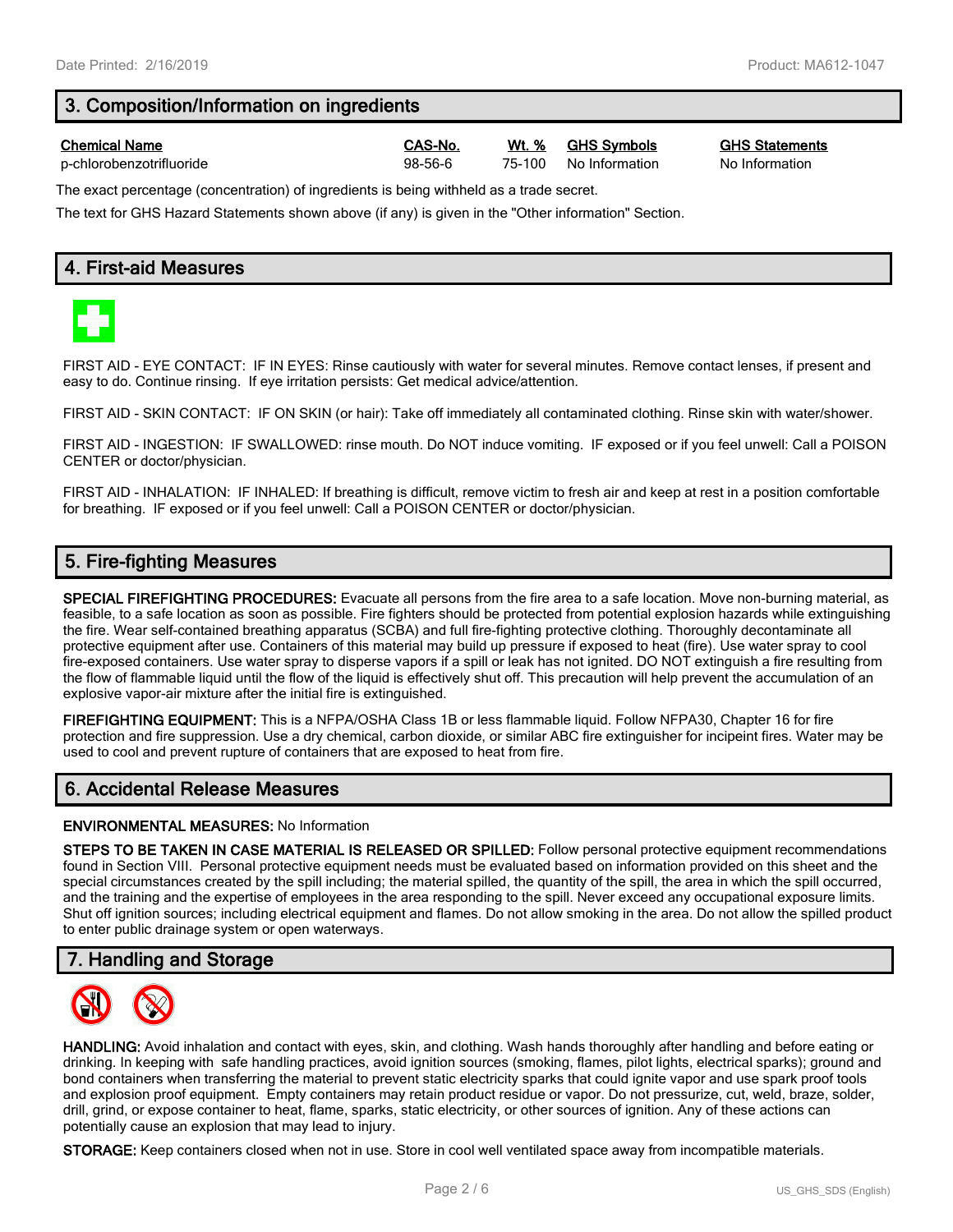# **8. Exposure Controls/Personal Protection**

| Ingredients with Occupational Exposure Limits |                      |                       |                     |                         |  |
|-----------------------------------------------|----------------------|-----------------------|---------------------|-------------------------|--|
| <b>Chemical Name</b>                          | <b>ACGIH TLV-TWA</b> | <b>ACGIH-TLV STEL</b> | <b>OSHA PEL-TWA</b> | <b>OSHA PEL-CEILING</b> |  |
| p-chlorobenzotrifluoride                      | N.D.                 | N.D                   | N.D                 | N.D                     |  |

**Further Advice: MEL = Maximum Exposure Limit OES = Occupational Exposure Standard SUP = Supplier's Recommendation Sk = Skin Sensitizer N.E. = Not Established N.D. = Not Determined**

#### **Personal Protection**



**RESPIRATORY PROTECTION:** Use adequate engineering controls and ventilation to keep levels below recommended or statutory exposure limits. If exposure levels exceed limits use appropriate approved respiratory protection equipment.



**SKIN PROTECTION:** Wear chemical resistant footwear and clothing such as gloves, an apron or a whole body suit as appropriate.



**EYE PROTECTION:** Wear chemical-resistant glasses and/or goggles and a face shield when eye and face contact is possible due to splashing or spraying of material.



**OTHER PROTECTIVE EQUIPMENT:** No Information

**HYGIENIC PRACTICES:** It is good practice to avoid contact with the product and/or its vapors, mists or dust by using appropriate protective measures. Wash thoroughly after handling and before eating or drinking.

# **9. Physical and Chemical Properties**

| Appearance:                    | Clear Liquid                     | <b>Physical State:</b>                      | <b>LIQUID</b>  |
|--------------------------------|----------------------------------|---------------------------------------------|----------------|
| Odor:                          | <b>Strong Solvent</b>            | <b>Odor Threshold:</b>                      | Not determined |
| Density, g/cm3:                | 1.342                            | pH:                                         | Not determined |
| Freeze Point, °F:              | Not determined                   | Viscosity:                                  | Not determined |
| <b>Solubility in Water:</b>    | Not determined                   | Partition Coefficient, n-octanol/<br>water: | Not determined |
| Decomposition temperature, °F: | Not determined                   | <b>Explosive Limits, %:</b>                 | Not determined |
| Boiling Range, °F:             | $>$ 100 °F                       | Flash Point, °F:                            | 116 °F         |
| Combustibility:                | <b>Supports Combustion</b>       | Auto-Ignition Temperature, °F:              | Not determined |
| <b>Evaporation Rate:</b>       | <b>Faster than Diethyl Ether</b> | Vapor Pressure, mmHg:                       | Not determined |
| Vapor Density:                 | Not determined                   |                                             |                |

**N.I. = No Information**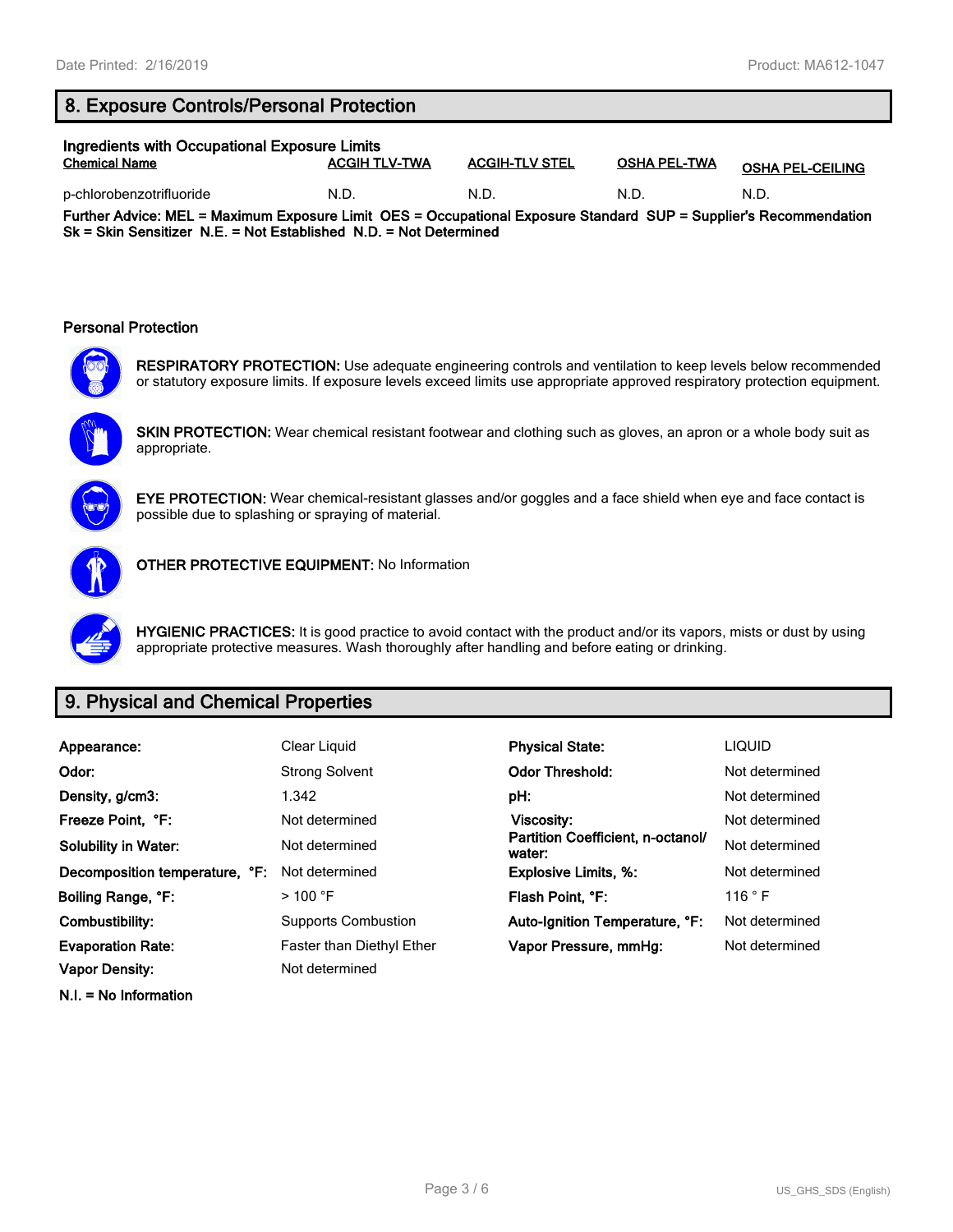# **10. Stability and reactivity**

**STABILITY:** Stable under normal conditions.

**CONDITIONS TO AVOID:** Heat, flames and sparks.

**INCOMPATIBILITY:** Acids, Bases, Oxidizing agents

**HAZARDOUS DECOMPOSITION PRODUCTS:** Not determined.

### **11. Toxicological information**



**Practical Experiences**

**EMERGENCY OVERVIEW:** No Information

**EFFECT OF OVEREXPOSURE - EYE CONTACT:** No Information

**EFFECT OF OVEREXPOSURE - INGESTION:** No Information

**EFFECT OF OVEREXPOSURE - INHALATION:** No Information

**EFFECT OF OVEREXPOSURE - SKIN CONTACT:** No Information

**CARCINOGENICITY:** No Information

#### **PRIMARY ROUTE(S) OF ENTRY:**

**Skin Contact**

#### **Acute Toxicity Values**

**The acute effects of this product have not been tested. Data on individual components are tabulated below**

| CAS-No. | <b>Chemical Name</b>     | Oral LD50       | Dermal LD50                    | Vapor LC50 |
|---------|--------------------------|-----------------|--------------------------------|------------|
| 98-56-6 | p-chlorobenzotrifluoride | 13000 mg/kg Rat | >2683 mg/kg Rabbit 33 mg/L Rat |            |

**N.I. = No Information**

#### **12. Ecological information**

**ECOLOGICAL INFORMATION:** Ecological evaluation of this material has not been performed; however, do not allow the product to be released to the environment without governmental approval/permits.

#### **13. Disposal Information**



**Product**

**DISPOSAL METHOD:** Waste from this material may be a listed and/or characteristic hazardous waste. Dispose of material, contaminated absorbent, container and unused contents in accordance with local, state, and federal regulations.

**STEPS TO BE TAKEN IN CASE MATERIAL IS RELEASED OR SPILLED:** Follow personal protective equipment recommendations found in Section VIII. Personal protective equipment needs must be evaluated based on information provided on this sheet and the special circumstances created by the spill including; the material spilled, the quantity of the spill, the area in which the spill occurred, and the training and the expertise of employees in the area responding to the spill. Never exceed any occupational exposure limits. Shut off ignition sources; including electrical equipment and flames. Do not allow smoking in the area. Do not allow the spilled product to enter public drainage system or open waterways.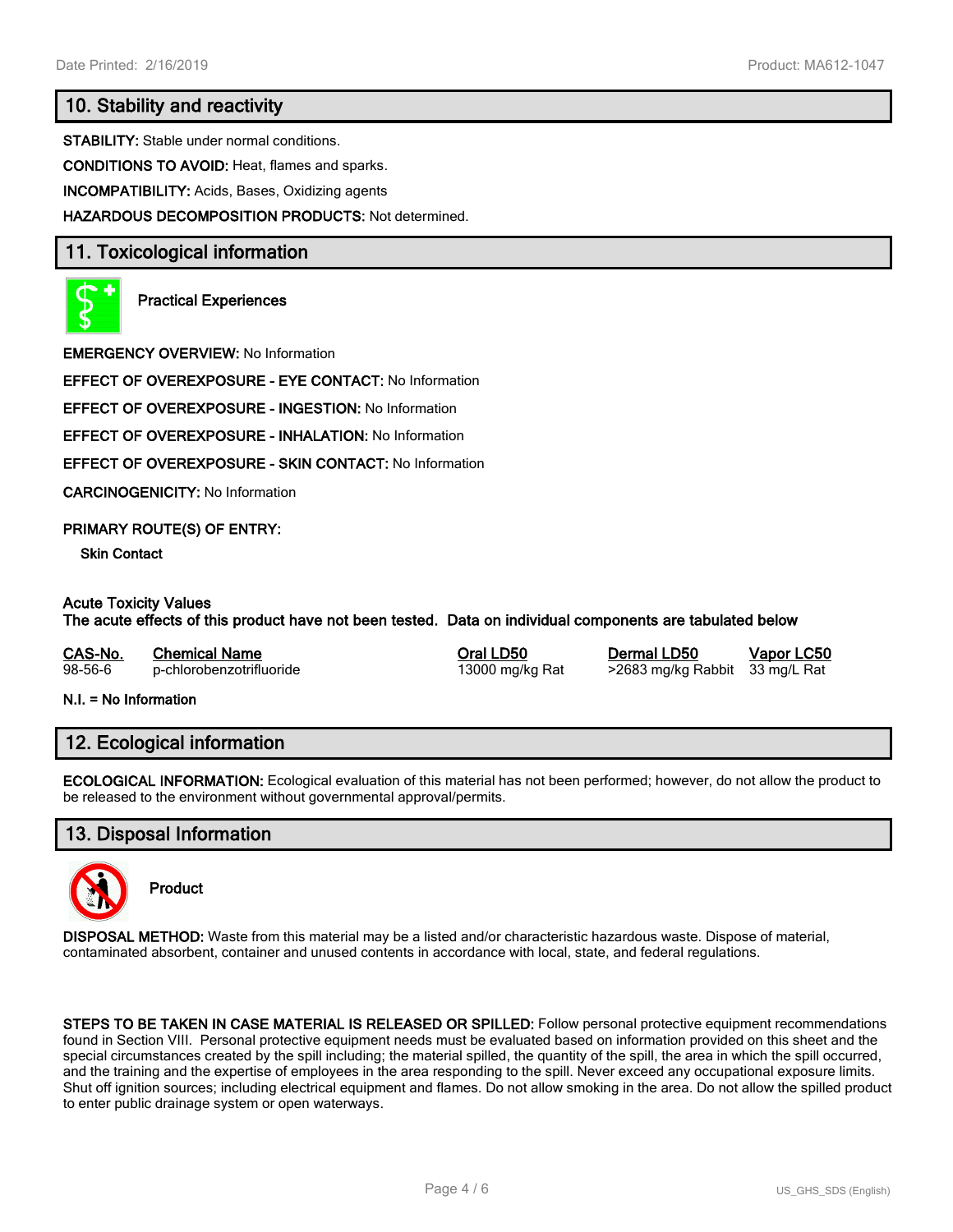# **14. Transport Information**

#### **SPECIAL TRANSPORT PRECAUTIONS:** No Information

| DOT:  | CONSUMER COMMODITY                     |
|-------|----------------------------------------|
| IATA: | UN1263. PAINT RELATED MATERIAL, 3. III |
| IMDG: | UN1263. PAINT RELATED MATERIAL. 3. III |

# **15. Regulatory Information**

### **U.S. Federal Regulations:**

#### **CERCLA - SARA Hazard Category**

This product has been reviewed according to the EPA 'Hazard Categories' promulgated under Sections 311 and 312 of the Superfund Amendment and Reauthorization Act of 1986 (SARA Title III) and is considered, under applicable definitions, to meet the following categories:

Fire Hazard

#### **SARA SECTION 313**

This product contains the following substances subject to the reporting requirements of Section 313 of Title III of the Superfund Amendment and Reauthorization Act of 1986 and 40 CFR part 372:

No Sara 313 components exist in this product.

#### **TOXIC SUBSTANCES CONTROL ACT**

This product contains the following chemical substances subject to the reporting requirements of TSCA 12(B) if exported from the United States:

#### **Chemical Name CAS-No.**

p-chlorobenzotrifluoride 98-56-6

# **U.S. State Regulations:**

#### **CALIFORNIA PROPOSITION 65**

No listed chemicals.

| <b>Revision Date:</b>  | 2/16/2019                     |   |                    | <b>Supersedes Date:</b> |                             | 8/14/2018 |
|------------------------|-------------------------------|---|--------------------|-------------------------|-----------------------------|-----------|
| Reason for revision:   | Revision Statement(s) Changed |   |                    |                         |                             |           |
| Datasheet produced by: | <b>Regulatory Department</b>  |   |                    |                         |                             |           |
| <b>HMIS Ratings:</b>   |                               |   |                    |                         |                             |           |
| Health:                | <b>Flammability:</b>          | 2 | <b>Reactivity:</b> |                         | <b>Personal Protection:</b> | х         |